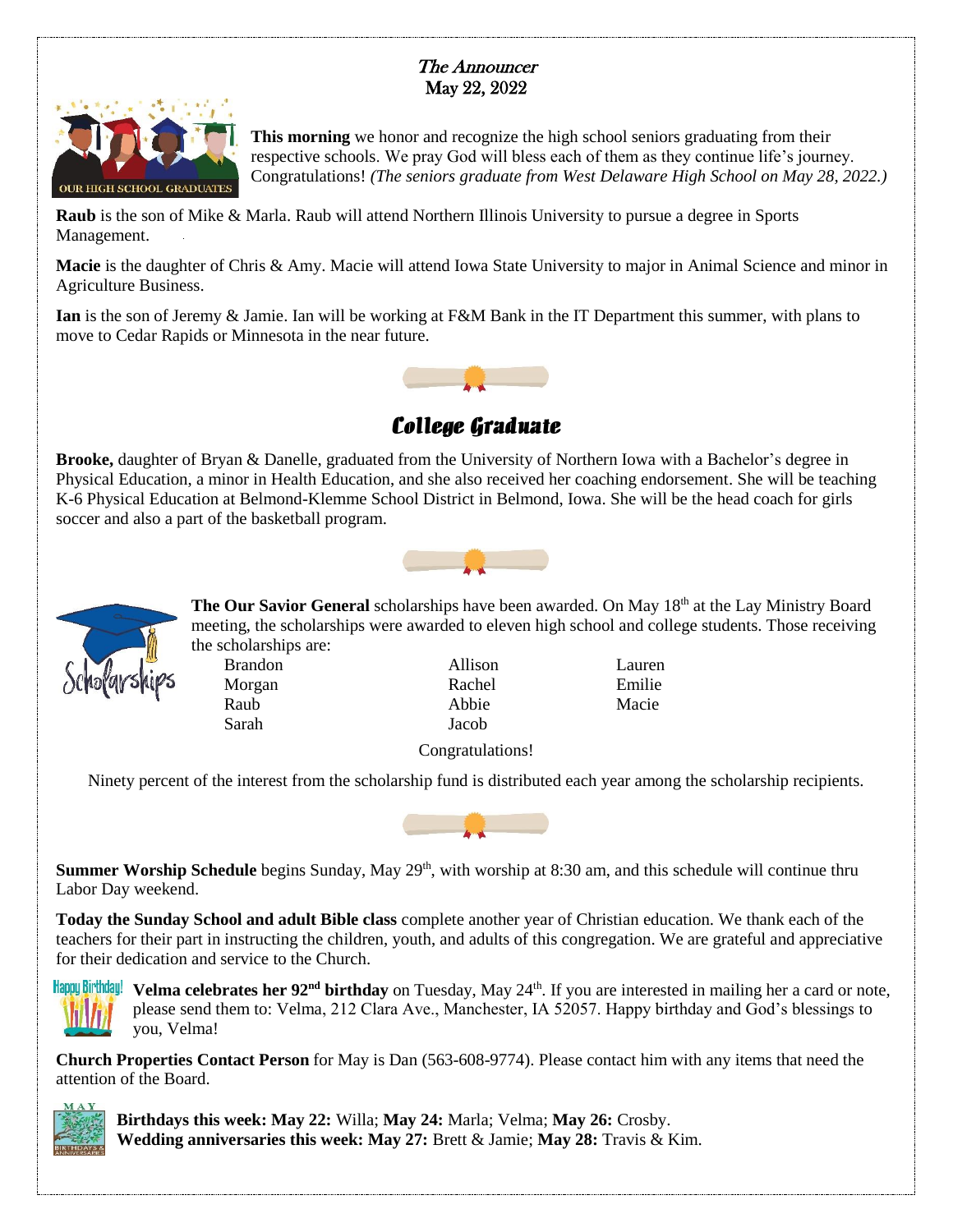

**Mark your calendars!** Vacation Bible School will be held the week of June  $6<sup>th</sup> - 10<sup>th</sup>$  from 9 am to noon. The theme is "God's Wonder Lab – Jesus Does the Impossible" and is open to kids ages 3-years-old thru completed  $6<sup>th</sup>$  grade. Registration forms are on bright yellow paper on the guest registry table and we are asking they be turned into Kim by Friday, May 27<sup>th</sup> to allow enough time to order supplies. Thanks!

**VBS decorations** are laboratory themed this year. If you have anything related to a science lab that you would be willing to let us use for decorating purposes, we would greatly appreciate it. (Test tubes, microscopes, periodic table, etc.) Please leave your items in the Hall Classroom and contact Kim or Sara with any questions.



 $\overline{\Gamma}$ 

**Three Thrivent Action Team Grants Needed for VBS!** We are in need of 3 more grants to help off-set the cost of VBS supplies. Specifically, we need one to help with the food for snacks, one to help with the cost of craft supplies, and one to help with the cost of decorations and curriculum supplies. Please contact Darla if you can apply for a Thrivent grant (and Darla can assist with the process too). Remember: MOST Thrivent members can apply for up to 2 grants per calendar year! Thank you for your continued support of our youth!

**VBS Volunteers Needed:** A sign-up sheet for volunteers is on the guest registry table. We are in need of more volunteers to make this year's VBS possible! Please prayerfully consider this opportunity, even if you are only available for a day or two. Feel free to reach out to Sara if you have any questions. Thanks!

**Ushers Still Needed:** The usher list is hanging on the bulletin board and there are several months an additional usher is still needed. Please prayerfully consider signing-up to usher for a month. Thanks!

**Seeds for Hope of Northeast Iowa:** In 2021 you helped raise \$66,880 and helped 1,216 people find lasting solutions to hunger. You supported Mexico Chiapas Ocosingo, Peru Castrovirreyna, and Honduras Macuelizo programs. To learn more, please visit: GrowingHopeGlobally.org.

| This Week at Our Savior Lutheran Church |                       |                                               |
|-----------------------------------------|-----------------------|-----------------------------------------------|
| TODAY, May 22:                          | $8:45 \text{ am}$     | Sunday School/Adult Bible Class (Final Class) |
|                                         | $10:00$ am            | Worship/Communion                             |
|                                         | $5:30-7:00$ pm        | <b>SONshine Center reserved</b>               |
| <b>MONDAY, May 23:</b>                  | $6:30-7:30$ pm        | <b>SONshine Center reserved</b>               |
| TUESDAY, May 24:                        | 9:00 am-1:00 pm       | Pastor at Winkel                              |
|                                         | $9:15-11:00$ am       | Ladies tie quilts for LWR - Hall Classroom    |
|                                         | $11:00$ am- $1:30$ pm | <b>SONshine Center reserved</b>               |
| THURSDAY, May 26:                       | $9:00-10:00$ am       | Bible Study, St. Paul's, Delaware             |
| <b>NEXT SUNDAY, May 29:</b>             | $8:30 \text{ am}$     | Worship/Communion                             |

**"Imagine That!"** Guest Speaker: Dr. Dean Nadasdy. Dr. Dean Nadasdy reflects on five images from the Book of Revelation and shows how God's Word plus faith and imagination equals hope. (Revelation 22:1-7). Listen to "The Lutheran Hour" next Sunday morning at 9:00 on radio station KMCH 94.7 FM.

**Mission News:** The LCMS has 38 partner churches around the world. A partner church is a church body with which the LCMS has full altar and pulpit fellowship. Many LCMS partner churches also are members of the International Lutheran Council, a worldwide association of confessional Lutheran church bodies. Some LCMS partner churches came into existence through LCMS-supported mission efforts, while others have historic roots that pre-date the LCMS or that are sourced in the mission efforts of other Lutheran church bodies. *Remember God's work in His Church as you pray for those who serve in leadership positions in LCMS partner churches around the world, as they guide, nurture and shepherd their people.*

**Generosity Moment: Acts 16:9 – "And a vision appeared to Paul in the night: a man of Macedonia was standing there, urging him and saying, 'Come over to Macedonia and help us.' "** God does all the saving of the Macedonians, but He does it through the ministry of St. Paul who was called to go and help them out. How is the Lord calling you to use your gifts for His work?